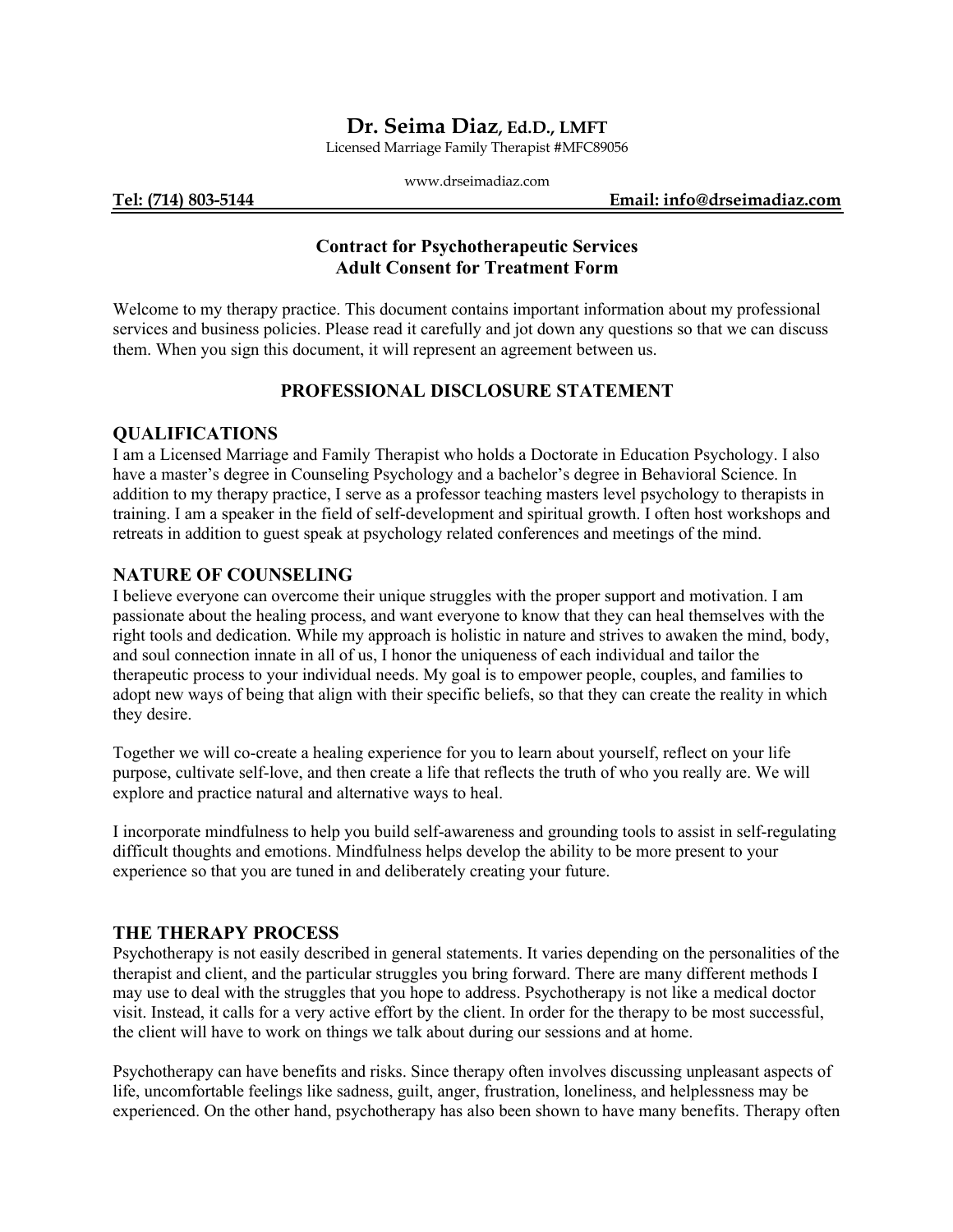leads to greater insight and self-love, as well as improved relationships, problems solving skills, and overall quality of life. There are no guarantees of what you will experience. When working with children, behavioral symptoms often increase before positive changes occur.

Our first few sessions will involve an assessment of your needs. By the end of the evaluation, I will be able to offer you some first impressions of what our work will include if you decide to continue with therapy. You should evaluate this information along with your own opinions of whether you feel comfortable working with me. Therapy involves a large commitment of time, money, and energy, so you should be very careful about the therapist you select. If you have questions about my procedures, we should discuss them whenever they arise.

In accordance with in-person counselling, appointments for phone counselling sessions can be made between face-to-face appointments. With phone therapy, we will schedule our appointment time together in advance. Then, at the appointed time, I will call you on your preferred number, wherever you happen to be.

#### **CONFIDENTIALITY**

One of the most important rights of the person seeking counseling is confidentiality. Information revealed by you during counseling sessions will be kept strictly confidential and will not be revealed to any other person or agency without your written permission, with the following exceptions:

(a) *Duty to Warn.* If an individual intends to take harmful, dangerous, or criminal action against another human being, or against himself or herself, it is the counsellor's duty to warn appropriate individuals or agencies of such intentions. Also, any actual or suspected acts of child, elder or disabled person abuse (including physical abuse, sexual abuse, unlawful sexual intercourse, neglect, emotional and psychological abuse) will need to be reported to the appropriate agencies by the counsellor.

(b) *Court Subpoenas'.* When lawyers believe that a client's counsellor may have valuable information for their case, they will subpoena her/his notes, records, and in some instances, even the counsellor themselves. In general, once a subpoena is served on a counsellor, it must be obeyed or the counsellor can be charged with contempt.

(c) *Consultation.* Information about you may be discussed in confidence, without revealing your identity, with other counselling professionals for the purpose of consultation and providing you with the best possible service.

(d) *Debt Neglect.* In the event that a client fails to honor, after reasonable efforts to collect; his/her debt, I may place the account in the hands of an agency or attorney for collection or legal action. This will necessitate the release of pertinent demographic information as well as accounting information. NO THERAPEUTIC INFORMATION WILL BE RELEASED.

#### **PROFESSIONAL RECORDS**

The laws and standards of my profession require that I keep client treatment records. I keep brief records, noting mainly that you have been here, what interventions happened in session, and the topics we discussed. Should you wish, you are entitled to receive a copy of your records, or I can prepare a summary for you instead. Because these are professional records, they can be misinterpreted by untrained readers. If you do want to see your records, I will offer for you to review them in my presence so we can discuss the contents. You have the right to request that I correct any perceived errors in your file. I maintain your records (for 7 years after termination session) in a secure location that cannot be accessed by anyone else.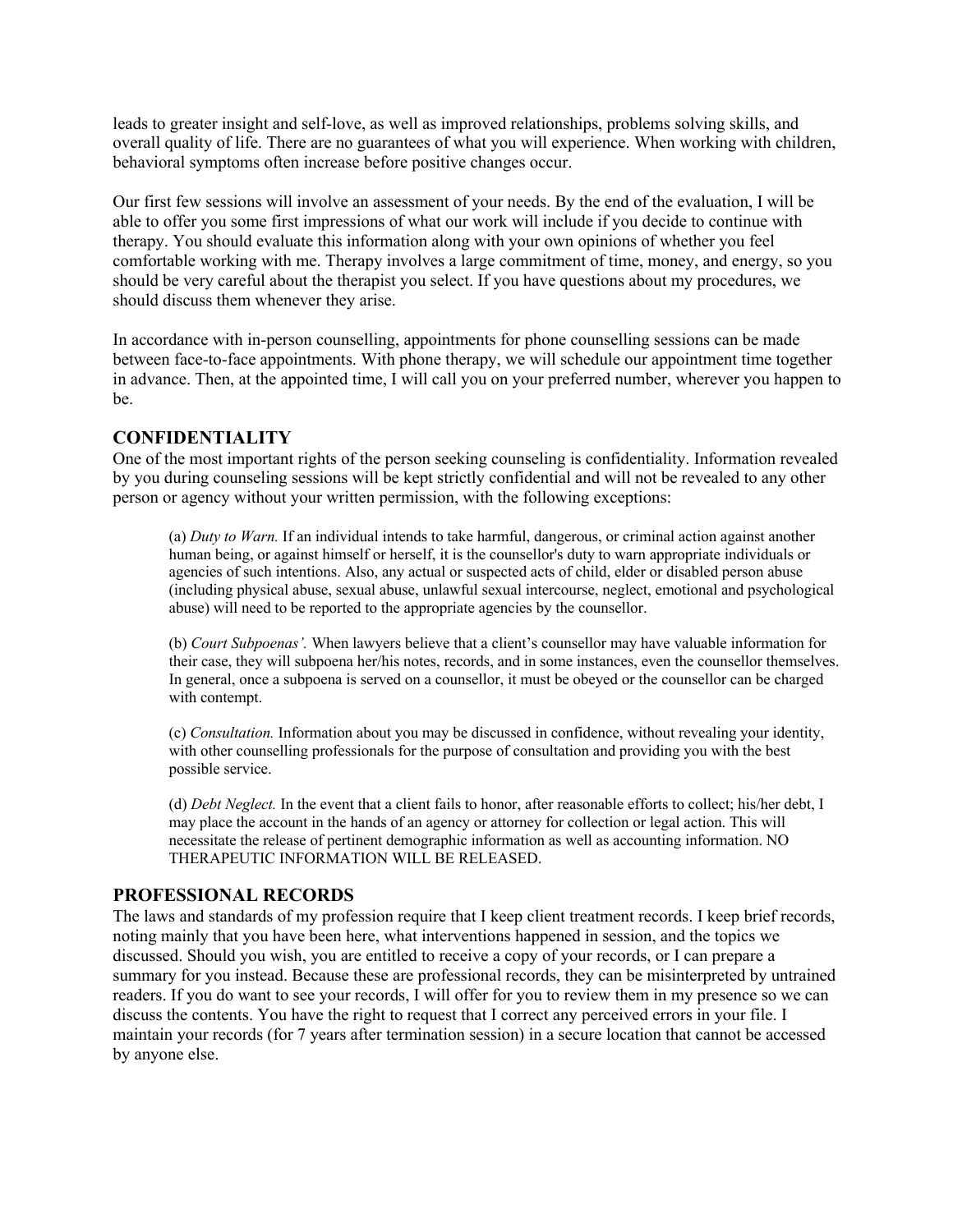### **CLIENTS' RIGHTS**

You have the right to ask questions about anything that happens in therapy. I'm always willing to discuss how and why I've decided to do what I'm doing, and to look at alternatives that might work better. You can feel free to ask me to try something that you think will be helpful, as well as to refuse any counselling techniques. You can ask me about my training for working with your concerns and can request that I refer you to someone else if you decide I'm not the right therapist for you. You are free to leave therapy at any time – though I would recommend that you participate in a termination session.

If you are dissatisfied with my services, please let me know. If I am not able to resolve your concerns, you may contact the Board of Behavioral Sciences to file a formal complaint.

The Board of Behavioral Sciences receives and responds to complaints regarding services provided within the scope of practice of marriage and family therapists. You may contact the board online at www.bbs.ca.gov, or by calling (916) 574-7830.

### **PROFESSIONAL FEES**

The fee for a standard therapeutic session of 50 minutes is \$ The Extended sessions (those longer than 50 minutes) are billed at the same hourly rate.

Telephone conversations that are brief and are used to transmit logistical information, schedule, appointments, etc., are not subject to charges. More lengthy conversations, wherein advice is sought or therapeutic issues are discussed, are billed at 100% of the hourly fee, based on the amount of time needed, with a minimum increment of 15 minutes. Other services like telephone consultations with other treating professionals (e.g. teachers, physicians, other therapists), email communications to be read, consultations to schools, meetings, reading or writing reports, etc. are not included in the above fees and will be billed separately at 100% of the hourly fee, with additional cost for travel.

If you become involved in legal proceedings that require my participation, you will be expected to pay for my professional time, even if I am called to testify by another party. Involvement in legal issues are subject to a separate fee schedule due to the difficult and disruptive nature of court proceedings.

Payment is expected at the time of service. If there are services for which you are not present, (i.e. phone consultation, collateral contact with other professionals, report writing, etc.) you will be billed at the end of the month and are expected to pay the invoice upon receipt. A \$35 late fee will be added for all accounts not current past 30 days. A \$35 fee will be charged on returned checks; payment in full, including this charge, is expected within 5 days of notification.

# **OFFICE POLICIES**

**Payment for Services:** Payment is due at the end of each session. I accept cash, check, and VISA or MASTERCARD. If you choose to pay by credit card, there is a \$5 processing fee.

**Insurance Reimbursement:** If you have a PPO, I can provide a superbill at the end of each month with a diagnostic code that you can submit to your insurance company for reimbursement. You will be reimbursed only after you have met your out-of-pocket deductible. It is your responsibility to call your insurance provider to find out if it provides out-of-network benefits and what your deductible is.

**Good Faith Estimate Notice for Uninsured Clients and Private Pay Clients:** You have the right to receive a "Good Faith Estimate" explaining how much your medical and mental health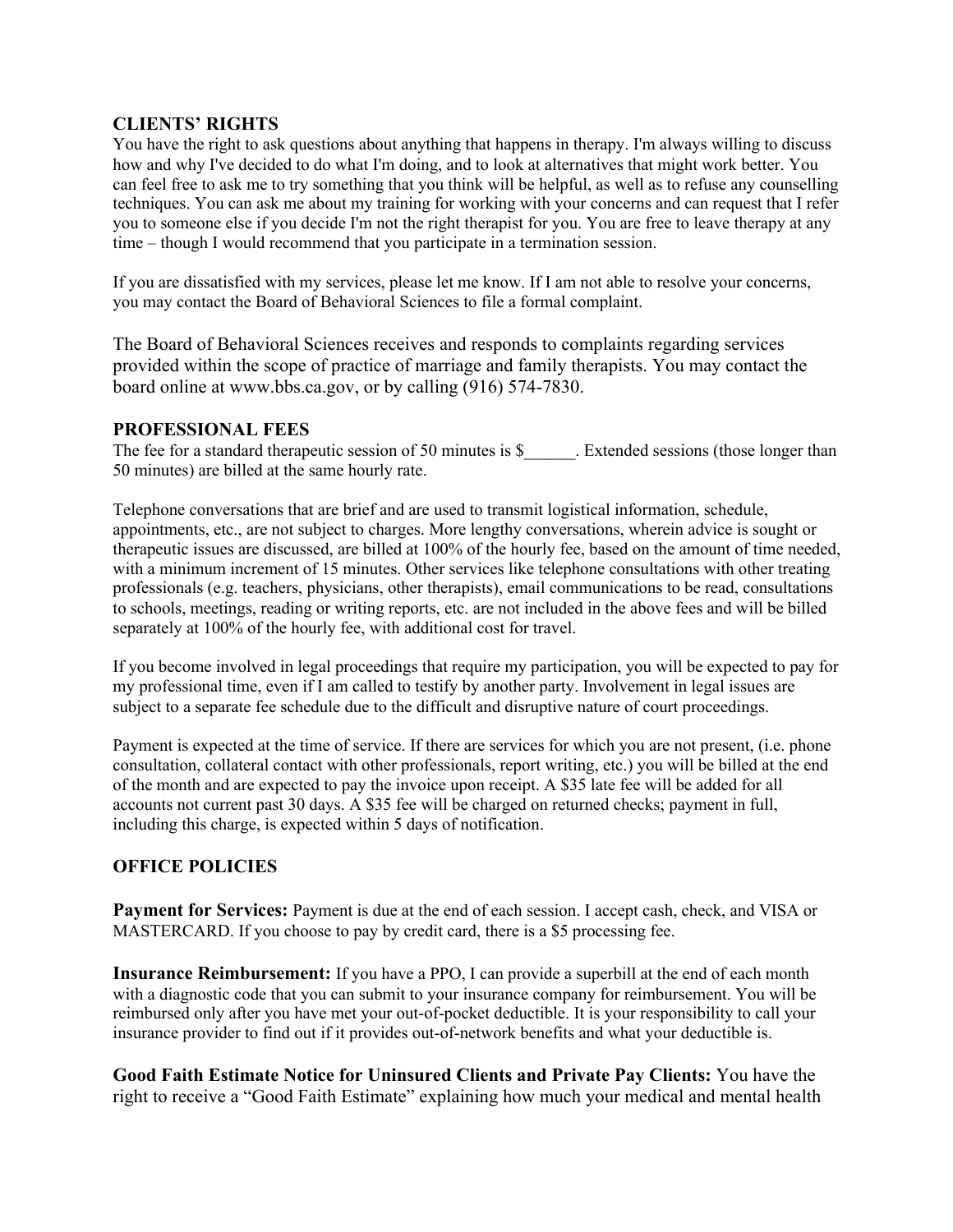care will cost. Under the law, health care providers need to give patients who don't have insurance or who are not using insurance an estimate of the expected charges for medical services, including psychotherapy services. You have the right to receive a Good Faith Estimate for the total expected cost of any non-emergency healthcare services, including psychotherapy services. You can ask your health care provider, and any other provider you choose, for a Good Faith Estimate before you schedule a service. If you receive a bill that is at least \$400 more than your Good Faith Estimate, you can dispute the bill. Make sure to save a copy or picture of your Good Faith Estimate. For questions or more information about your right to a Good Faith Estimate, visit www.cms.gov/nosurprises.

**Cancellation:** I have a 24-hour cancellation policy. If cancellation happens less than 24 hours before our scheduled session, you are responsible for the full fee.

**Office Hours & Telephone/E-Mail Contact:** When I am not available to answer your call, my phone is answered by voicemail that I monitor frequently. I make every effort to return your call/email/text within 24 hours of the day you make it, with the exceptions of holidays. If I will be unavailable for an extended time, I will provide you with the name of a colleague to contact, if necessary.

Sensitive, clinical information is to be discussed over the phone or in-person. Potential risks of using electronic communication may include, but are not limited to; inadvertent sending of an e-mail or text containing confidential information to the wrong recipient, theft or loss of the computer, laptop or mobile device storing confidential information, and interception by an unauthorized third party through an unsecured network. In addition, e-mail or text communication may become part of the clinical record.

**Social Media:** I have professional Instagram, Facebook, and YouTube accounts that you are welcome to follow for informational purposes. They are not intended to take the place of or provide professional guidance. I will not follow you back unless you ask me to.

**Emergency Procedure:** In case of an emergency between sessions, please call 9-1-1, call the Orange County Crisis Hotline at (877) 727-4747, contact your personal physician, or proceed to the nearest emergency facility *immediately*; do not wait to contact me by telephone.

**Divorced Parents:** For parents who are divorced or separated, I ask that one parent be identified as the responsible party (if insurance is billed this must be the holder of the insurance policy), and parents make payment arrangements between themselves according to their legal agreements.

**Termination:** You have the right to end therapy at any time without any moral, legal, or financial obligations other than those already accrued. I ask that you contact me by phone if you make such a decision.

I have the right to terminate therapy with you under the following conditions:

a) When I believe that therapy is no longer beneficial to you.

b) When I believe that you will be better served by another professional. If possible, I will assist you in finding another qualified mental health professional.

c) When you have not paid for the last two sessions, unless prior arrangements have been made.

d) When you fail to show up for your last two therapy sessions without 24-hour notice.

If any of these situations apply, I will inform you of my decision and I will give you the names of other therapists for your future counseling needs.